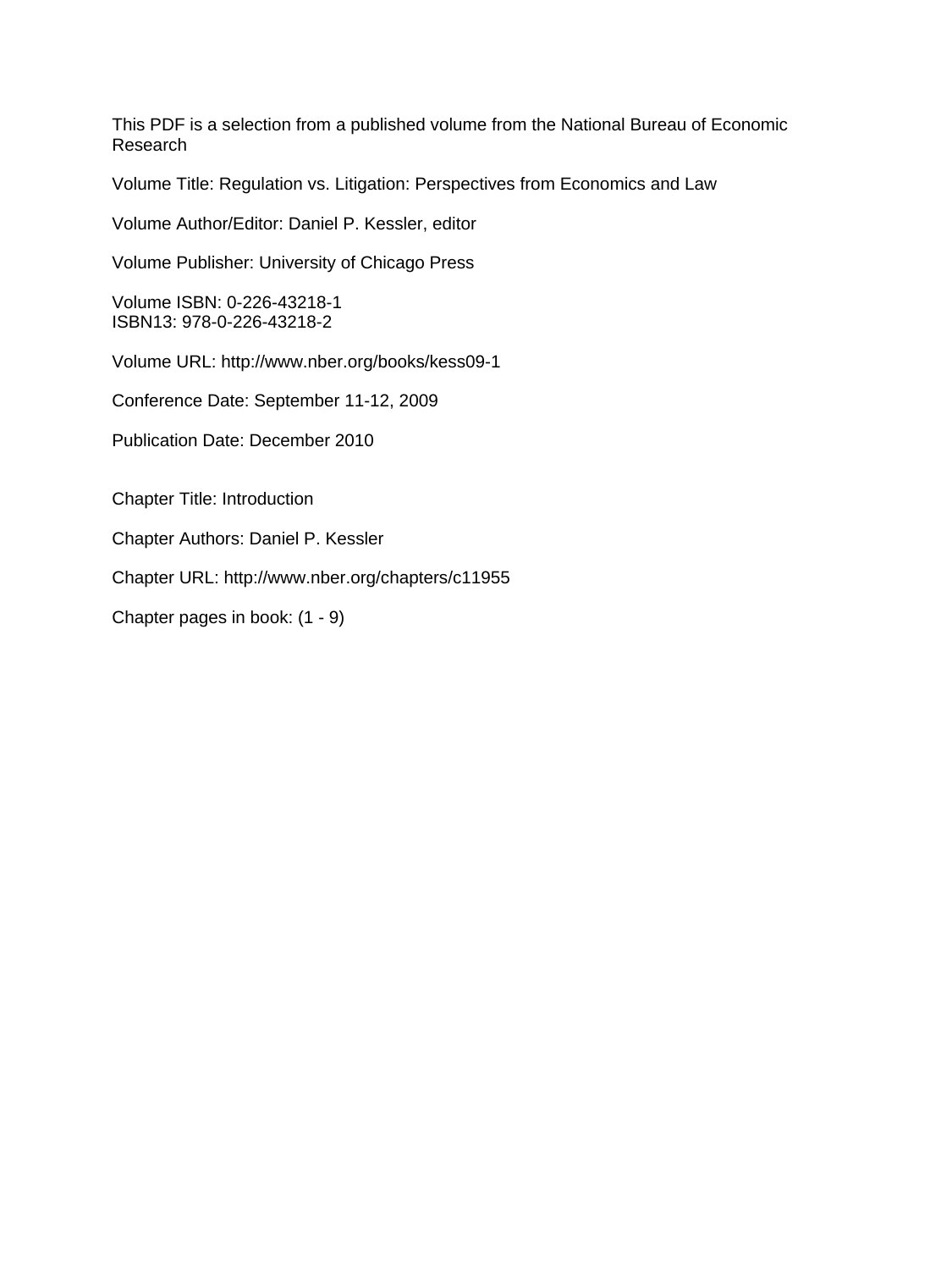## **Introduction**

Daniel P. Kessler

Modern capitalist societies take two approaches to controlling market failures. One approach relies on relatively specific rules developed and enforced by administrative agencies. In this approach, bureaucrats with technical expertise monitor private parties to ensure compliance. The bureaucrats operate in a larger framework that requires advance notice of and opportunities to comment on any rule changes. In addition, the bureaucrats are subject to political oversight by the executive and/or legislative branches, which limit (for better or worse) the scope of what they can do. This constellation of characteristics defines what is often described as "regulation."

Another approach relies on broad standards that are enforced by courts. In this approach, private parties may contract with one another about their rights and responsibilities; when parties fail to contract, either because their interaction is inadvertent, or because the costs of contracting are too great relative to the benefits, the courts apportion rights and responsibilities between them. The courts are staffed by judges—generalist lawyers who may or may not have expertise in the subject matter underlying the parties' dispute. The judges are sometimes answerable to voters, but often appointed for life and answerable to no one. The courts' decisions are not subject to notice requirements, but can be appealed to another court. This constellation of characteristics defines what is described as "litigation."

The purpose of this volume is to explore the trade- offs between these two approaches. In particular, the chapters will seek to determine the circumstances in which one approach dominates the other; to identify

Daniel P. Kessler is a senior fellow at the Hoover Institution, professor of business and law at Stanford University, and a research associate of the National Bureau of Economic Research.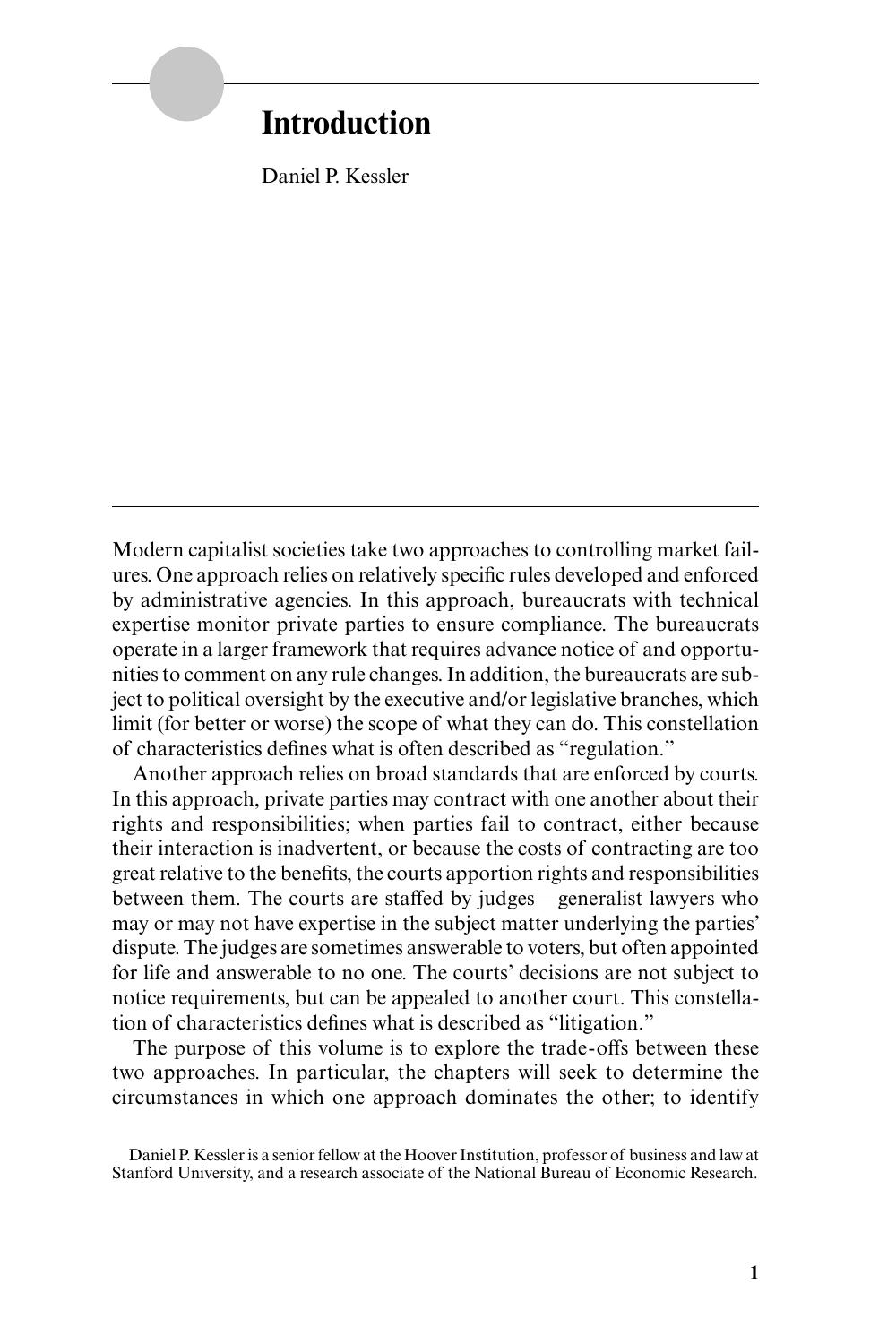general principles that should guide assignment of activities to regulation versus litigation- based systems of social control; and to investigate which aspects of regulation- and litigation- based systems work well or poorly in practice.

## **Previous Research on Regulation versus Litigation**

The study of regulation and litigation has a long history in law and economics, starting with Ronald Coase's (1960) provocative hypothesis that many types of externalities could be controlled by contract, with the remainder handled by tort law. In Coase's world, informational difficulties and transaction costs are minimal, and disputes (when they arose) would be subject to adjudication by the courts. As Andrei Shleifer points out in his contribution to this volume, this position is consistent with the broader Chicago School suspicion of regulation as an efficient mechanism.

Subsequent work focused on situations that differed from Coase's ideal. This work highlighted the various factors that determined whether regulation or litigation would be preferred from the perspective of social welfare, depending on which of Coase's assumptions failed to hold. Although largely in the theoretical law- and- economics tradition, this growing literature painted a considerably more nuanced picture than did Coase. Isaac Ehrlich and Richard Posner (1974) focused on the trade- offs between rules, which were traditionally enforced through regulation, and (more general) standards, which were traditionally enforced through litigation. Donald Wittman (1977) observed that litigation—which is based on enforcement that takes place after an injury or violation occurs—could be less attractive than regulation when monitoring and assigning responsibility for injuries was more costly than monitoring levels of precaution. Steven Shavell (1984b) proposed a more general framework that balanced the influence of several factors, including informational advantages of a public enforcer, diffuseness of injured parties, limited ability to impose liability on injurers, and high administrative costs of courts.

The liability insurance crises of the 1980s stimulated a wave of empirical research that sought to evaluate regulation versus litigation in the real world. In a comprehensive review of both the theoretical and empirical literature, Don Dewees, David Duff, and Michael Trebilcock (1996) systematically compared the performance of litigation and regulation in terms of the systems' compensation and deterrence goals. Robert Litan and Cliff Winston (1988) examined litigation's deterrent effects in the realms of environmental pollution, occupational accidents, and design and production of defective consumer products. Peter Huber and Robert Litan (1991) reported the results of a series of case studies that compared the performance of regulation and litigation in industries such as aviation, pharmaceuticals, auto manufacturing, and chemicals.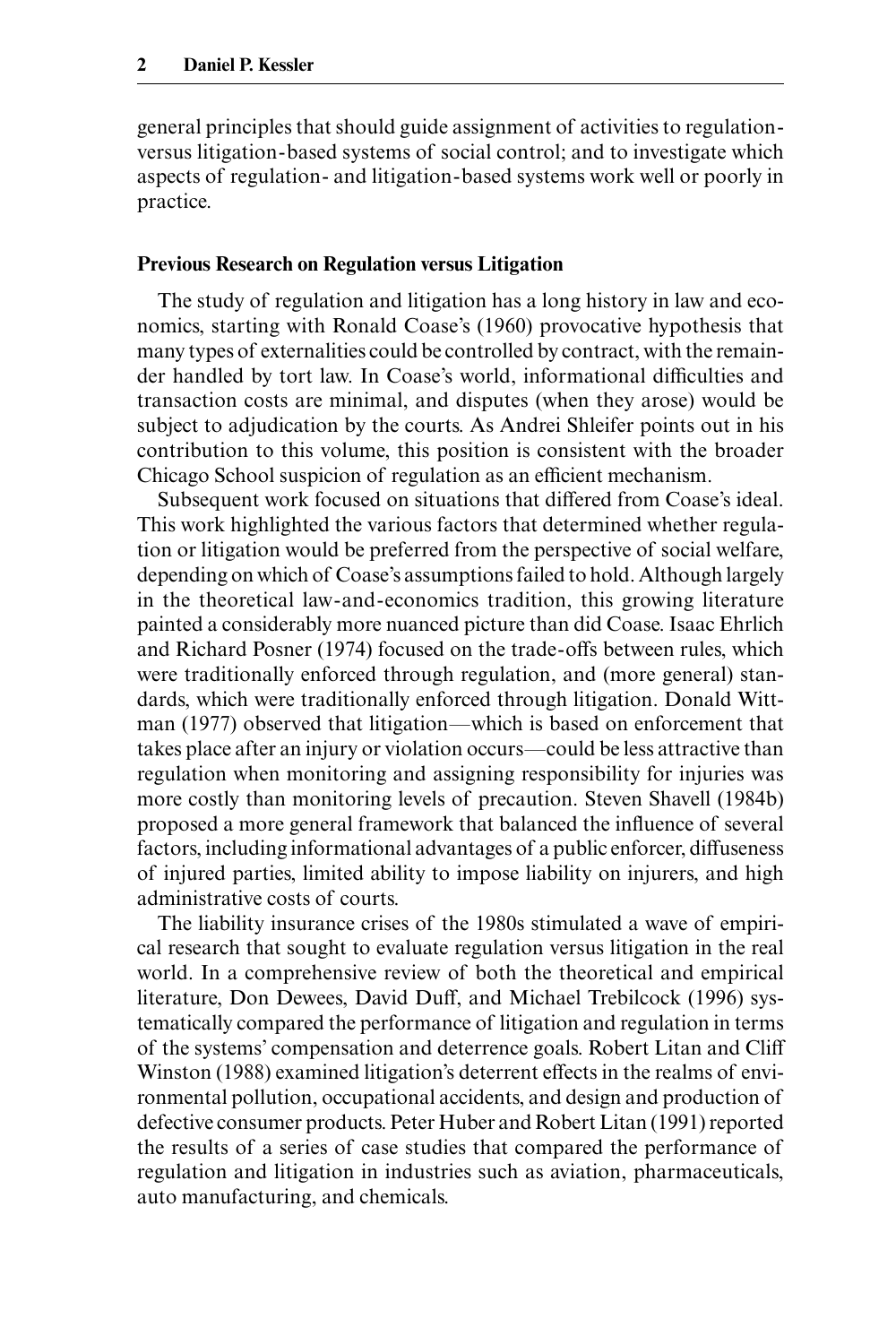Most (although not all) of these empirical studies questioned the efficacy of litigation. Several cited the unpredictability of the United States' decentralized system of state courts to explain why signals from the tort system often failed to translate into increases in safety. In fact, some claimed that the liability system actually had adverse effects on safety, particularly for long- lived durable goods. Graham (1991), for example, argued that the possibility that courts would interpret design improvements as an admission that a prior design was defective creates a disincentive for safety- enhancing innovation. Others focused on the deadweight burden from the substantial administrative costs imposed by the adversarial nature of the civil justice system. As summarized by Huber and Litan (1991, 15), "the documented direct linkages between liability and safety thus far are weak. In most of the sectors examined, other factors—primarily regulation and bad publicity seem in the aggregate to provide much more important incentives to providers to improve the safety of products and services."

However, the failures of litigation were most striking in markets for health services. Paul Weiler and coauthors (1993) reported the results of the landmark Harvard Medical Practice Study, which analyzed the medical records of a random sample of 30,000 patients hospitalized in New York in 1984. They found that the sensitivity and specificity of the liability system were quite poor: only one in fifteen patients who suffered an injury due to medical negligence received compensation, and five-sixths of the cases that received compensation showed no evidence of negligence. Daniel Kessler and Mark McClellan (1996) found that these incentives translated into "defensive medicine"—use of precautionary treatments with minimal expected medical benefit out of fear of legal liability. In particular, in a population of elderly Medicare beneficiaries with cardiac illness, they found that direct liability reforms such as caps on damages reduced health spending, but had no effect on patient health outcomes.

The 1990s brought a new phenomenon: the use of litigation to impose regulation. In this scenario, executive- branch agencies or even private parties sue alleged wrongdoers and obtain settlements that govern the defendant's future behavior through a system of highly specific rules. The potential importance of the overlap between regulation and litigation was not a new issue. Although regulatory compliance was not a universal defense to negligence, it was in some cases admissible in tort as evidence. In addition, regulation and litigation were often viewed as substitutes, with optimal regimes containing some of each, depending on the two mechanisms' relative costs (Shavell 1984a).

However, the use of litigation as a means to force companies to accept regulation outside of the normal political process raised several new questions about litigation's dynamic costs and benefits (Viscusi 2002; Moriss, Yandle, and Dorchak 2009). On one hand, to the extent that litigation inspired regulation addressed risks that, because of political market failures,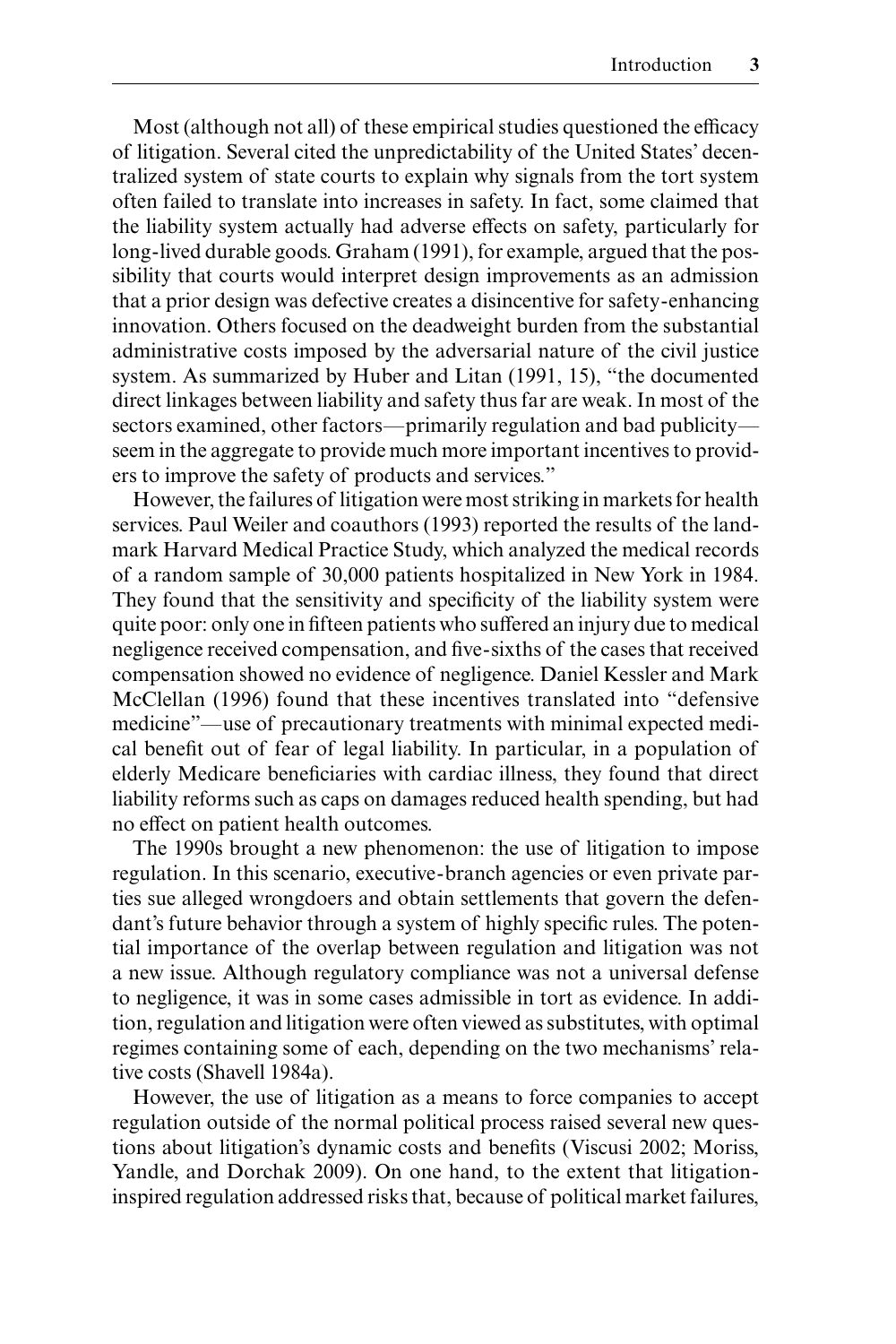were unacknowledged, then it might improve welfare. On the other hand, to the extent that litigation- inspired regulation allowed attorneys general to usurp the authority of the legislature, or allowed the plaintiffs' bar to extort funds from business to be shared with government officials, then it might reduce welfare.

## **The Current Volume**

The current volume is a collection of eleven chapters, three of which are theoretical and eight of which are empirical. Although the three theoretical chapters offer distinct perspectives on how the trade- offs between regulation and litigation should be understood, they share some common themes. They agree in broad terms on the sorts of characteristics that determine whether a system should be viewed as regulation- or litigation- based. In addition, they agree that the two methods of social control are best viewed as the extremes of a continuum.

The taxonomy that Richard Posner proposes in his contribution makes this point clear. According to him, a regime can be characterized in four dimensions: the extent to which it relies on ex ante versus ex post metrics; on rules versus standards; on experts versus generalists for design and implementation; and on public versus private means of enforcement. In practice, every regime will be somewhere in the middle on each dimension. Litigation based systems often have regulatory qualities, and vice versa; regulatory agencies often have provisions for court- like hearings when the agency's interpretation of rule is disputed; and courts bind themselves with rules, such as the judge- made rule entitling criminal suspects to a probable cause hearing within forty- eight hours of arrest.

Andrei Shleifer argues that Posner's four dimensions can be collapsed into one: the extent to which courts function well or poorly. By putting the focus on courts, Shleifer's chapter is very much part of the Coasean tradition, while at the same time highly critical of its sometimes unrealistic assumptions. He makes the point that regulation is ubiquitous in modern societies because courts fail. His analysis, however, extends beyond the usual enumeration of the magnitudes of the burdens imposed by transaction costs and imperfect information. He also proposes a political economy model that links the rise of the regulatory state to income inequality—and explains how this rise may be efficient. When enforcement is mostly private, the side with greater resources is likely to have a substantial advantage in court. This advantage may not only exacerbate the preexisting inequality, but also lead to a biased standard of care that reduces (distribution- neutral) social welfare.

Fredrick Schauer and Richard Zeckhauser explore a specific failure of litigation: its dependence on particular cases. They argue that making policy on the basis of cases is problematic because aberrational, rather than repre-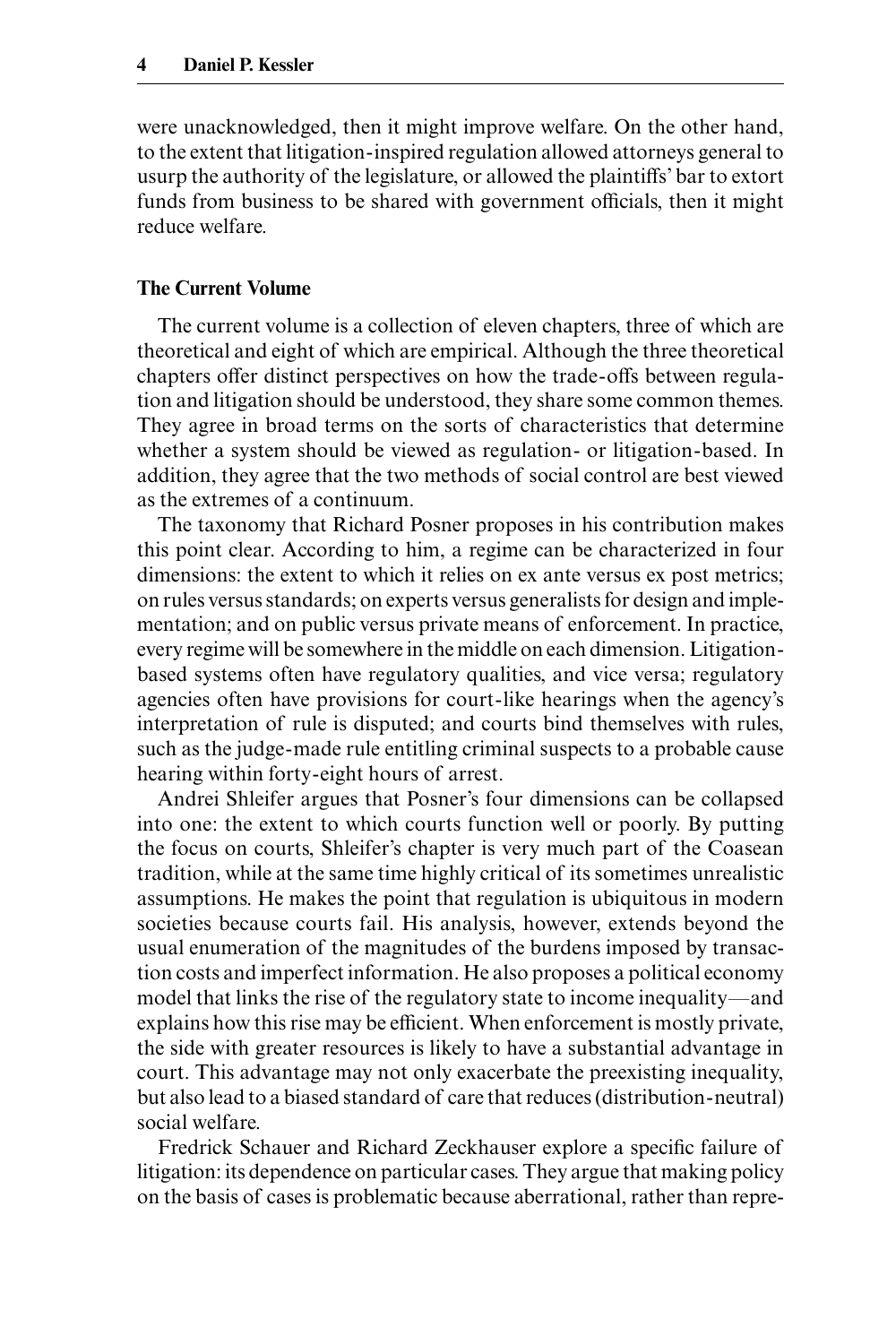sentative, cases tend to be the subject of lawsuits. The fact that litigated cases are nonrepresentative is well known (e.g., Priest and Klein 1984). However, as Schauer and Zeckhauser point out, failures of rationality (or, in Coasean terms, costs of information) may nonetheless preclude parties from correctly translating nonrepresentative case outcomes into decision rules to govern behavior in ordinary situations. More importantly, the cognitive availability of unrepresentative cases may lead judges to focus on the wrong issues; rules will be made to deal with the wrong events in the world. And although this is a particular problem with litigation, they observe as well that many legislatively or administratively created rules and regulations, such as Megan's Law and the Brady Bill, are also spurred by unusual cases, and thus often suffer from their case-inspired origins.

The eight empirical chapters include case studies in public health, financial markets, medical care, and workplace safety. However, these chapters have broader implications beyond the particular cases they examine.

The two chapters in public health deal with tobacco and guns. Joni Hersch and W. Kip Viscusi provide an assessment of the consequences of the tobacco Master Settlement Agreement (MSA), which took effect a bit over a decade ago. State attorneys general and tobacco companies entered into the MSA to resolve a series of lawsuits in which the states sought to recoup their cigarette- related Medicaid costs. The MSA imposed numerous regulatory requirements as well as financial payments from the cigarette manufacturers to the states. Unlike damages payments in most tort cases, the MSA payments were based on future sales, not past behavior; this had the effect of making the payments economically equivalent to an excise tax, and shifting their burden from tobacco- company shareholders to future smokers. This payment structure had the ironic effect of increasing states' dependence on future tobacco sales for their revenues, even as they had sued cigarette manufacturers over the dangers of smoking.

The tax and regulatory components of the MSA also may have potential anticompetitive effects. The MSA's restrictions on cigarette advertising have led to a plummeting of advertising expenditures, which may impede new entry into the market and the introduction of new products. Likewise, there may be anticompetitive effects arising from the requirement that new entrants are subject to the MSA payments despite having no past wrongful conduct. Potential new entrants were not represented in the negotiations that led to the MSA. Although Viscusi has written extensively on political and economic consequences of the MSA, his contribution with Hersch is more comprehensive in scope and provides the most up-to-date examination of the agreement that exists, including an analysis of the recently passed Family Smoking Prevention and Tobacco Control Act.

Philip Cook, Jens Ludwig, and Adam Samaha evaluate the likely effects of the U.S. Supreme Court's decision in *D.C. v. Heller,* 118 S. Ct. 2783 (2008). In that decision, the Court struck down the District of Columbia's handgun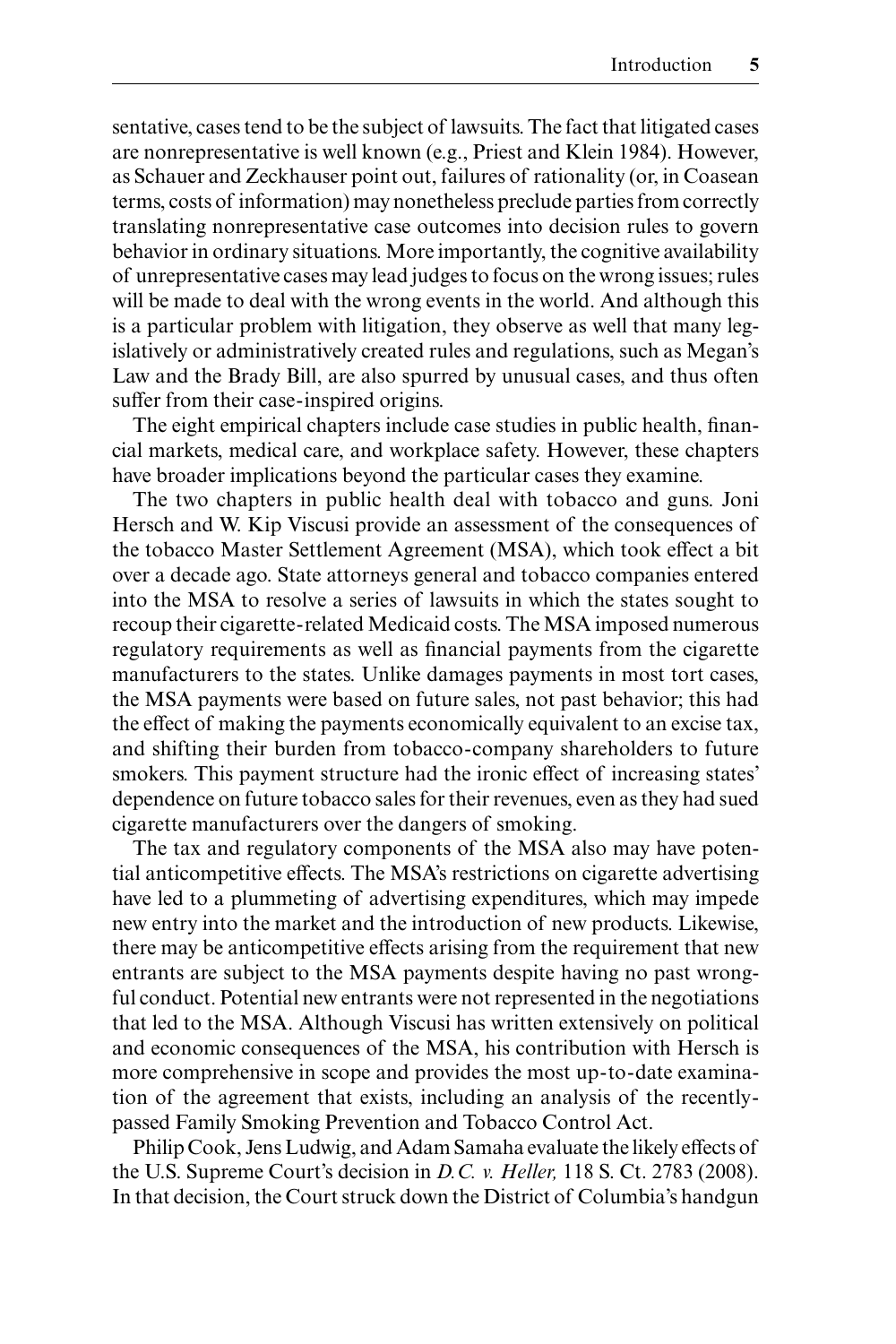ban, recognizing for the first time an individual constitutional right to own a gun. While the immediate effect of the opinion is to invalidate an unusually stringent regulation in a city that is also an enclave of the federal government, the reach of the decision is not yet clearly defined. Cook, Ludwig, and Samaha predict that the decision will ultimately increase the prevalence of handguns in jurisdictions that currently have restrictive laws, and as a result, increase the burden of crime due to more lethal violence and more burglaries. They note, however, that if the ruling is understood as providing people an entitlement to own handguns for self- defense, then from that starting point it is plausible that the "ban on bans" is justified, but so are reasonable restrictions that raise the price of handguns.

These two chapters are both about "regulation through litigation." The MSA imposed regulation through litigation; the Heller decision limited it. Both chapters are also critical of the phenomenon, primarily on grounds that judicial intervention in matters that have been traditionally the province of the legislature constitutes an end- run around the political process. However, as both chapters acknowledge, evaluating such end- runs in general is difficult. To do so would require a political economy model that considered the extent to (and circumstances under) which the judiciary should be allowed more or less latitude to limit regulation than to impose it; this is an important topic for future research.

The contributions of Tomas Philipson, Eric Sun, and Dana Goldman and of Adam Gailey and Seth Seabury address another general issue in the study of regulation versus litigation: whether duplicative control by regulation and litigation leads to advantages over and above those that could be obtained with either system alone.

Philipson, Goldman, and Sun conclude that the answer to this question in the realm of prescription drug safety is no. In the United States, drug safety is governed jointly by the Food and Drug Administration, which oversees premarket clinical trials, and the liability system, which allows patients to sue manufacturers for injuries. They examine the adoption of the National Vaccine Injury Compensation Program, which sharply reduced vaccine manufacturers' liability in 1988. They find that the Program reduced vaccine prices without affecting vaccine safety, consistent with the hypothesis that duplicative control by regulation and litigation is inefficient.

Gailey and Seabury conclude that the answer to this question in the realm of workplace safety is yes. They examine how workers' compensation rules affect the impact of employment protection statutes on the labor market outcomes of the disabled. They estimate whether statutorily- required "reasonable accommodation" of workers' disabilities reduces the workers' compensation costs of workers who become disabled due to a workplace injury. Put another way, they test whether the costs of the litigation- based system of protection from workplace discrimination might be at least partially offset by savings in the regulation- based workers' compensation system.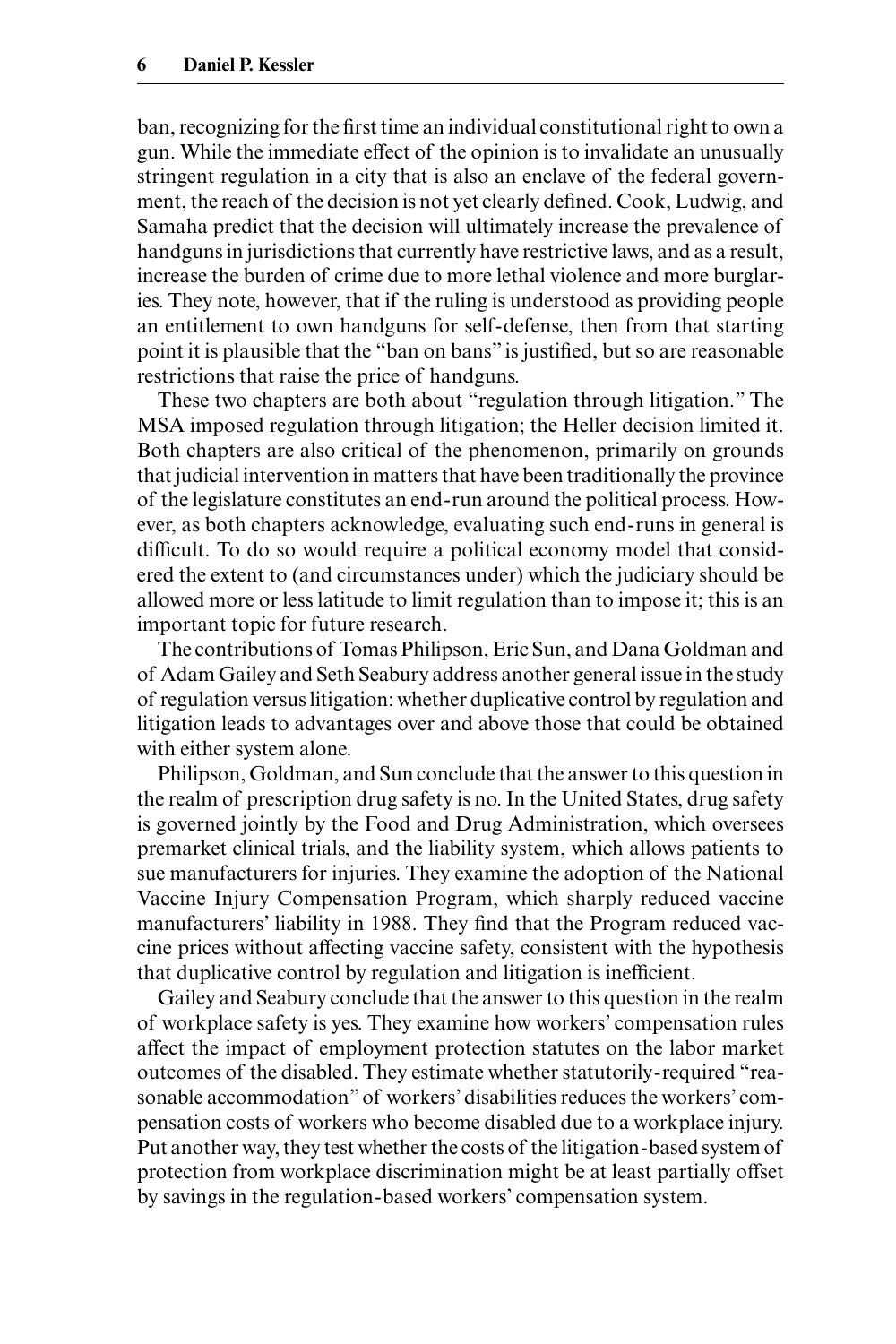Based on their analysis of March Current Population Surveys from 1996 to 2007, they find that the interaction between workplace discrimination law and workers' compensation leads to lower costs than would be expected from the two mechanisms considered independently. Changes to the California Fair Employment and Housing Act that required greater accommodations of workers' disabilities led to increased rates of employment for workers' compensation recipients as compared to other disabled workers.

Alison Morantz examines the performance of the workers' compensation system more generally. Her chapter shows how a regulatory system can become more litigious than the litigation system itself. The "great compromise" of worker's compensation, whereby workers relinquished the right to use their employers for negligence in exchange for no- fault compensation for occupational injuries, was one of the great triumphs of regulation over litigation in the twentieth century. As Morantz observes, with the joint support of workers and employers, every state adopted a workers' compensation law between 1910 and 1948. Today, participation in the workers' compensation system is required in most states.

Yet in recent years, the workers' compensation system has been criticized for becoming increasingly like the litigation system it was originally intended to replace. In response, some large employers in the state of Texas—the only state that has preserved an elective statutory scheme—have begun opting out of the workers' compensation system and permitting their employees to sue them for workplace injuries in tort.

Based on a unique survey of large, multistate "nonsubscribers" to Texas workers' compensation, Morantz documents the remarkable turnabout in the system's appeal to large firms since its inception almost 100 years ago. Although workers' compensation may have once offered the advantages of regulation, from the perspective of most surveyed corporations, it now suffers from many of the shortcomings of litigation. According to Morantz, Texas nonsubscribers reported that opting into the tort system *reduced* costs, litigation, delays in claim reporting, and delays in employees' return to work relative to workers' compensation. She also reports several additional interesting findings. Virtually all surveyed nonsubscribers compensated injured employees, regardless of fault, for occupational injuries. Unlike workers' compensation, however, most of these "home- grown" occupational injury plans did not impose any maximum weekly dollar amount or waiting period on the receipt of wage replacement benefits. On the other hand, such plans typically imposed stricter reporting guidelines, capped total benefits, allowed the employer to direct medical treatment, and excluded payouts for permanently-disabling injuries. Most surveyed firms also sought to limit their tort exposure by resolving disputes through mandatory arbitration.

The contributions of John Coates, Stephen Parente, and Tom Chang and Mireille Jacobson investigate the relative advantages of regulation and litigation in settings that have been previously unexamined. John Coates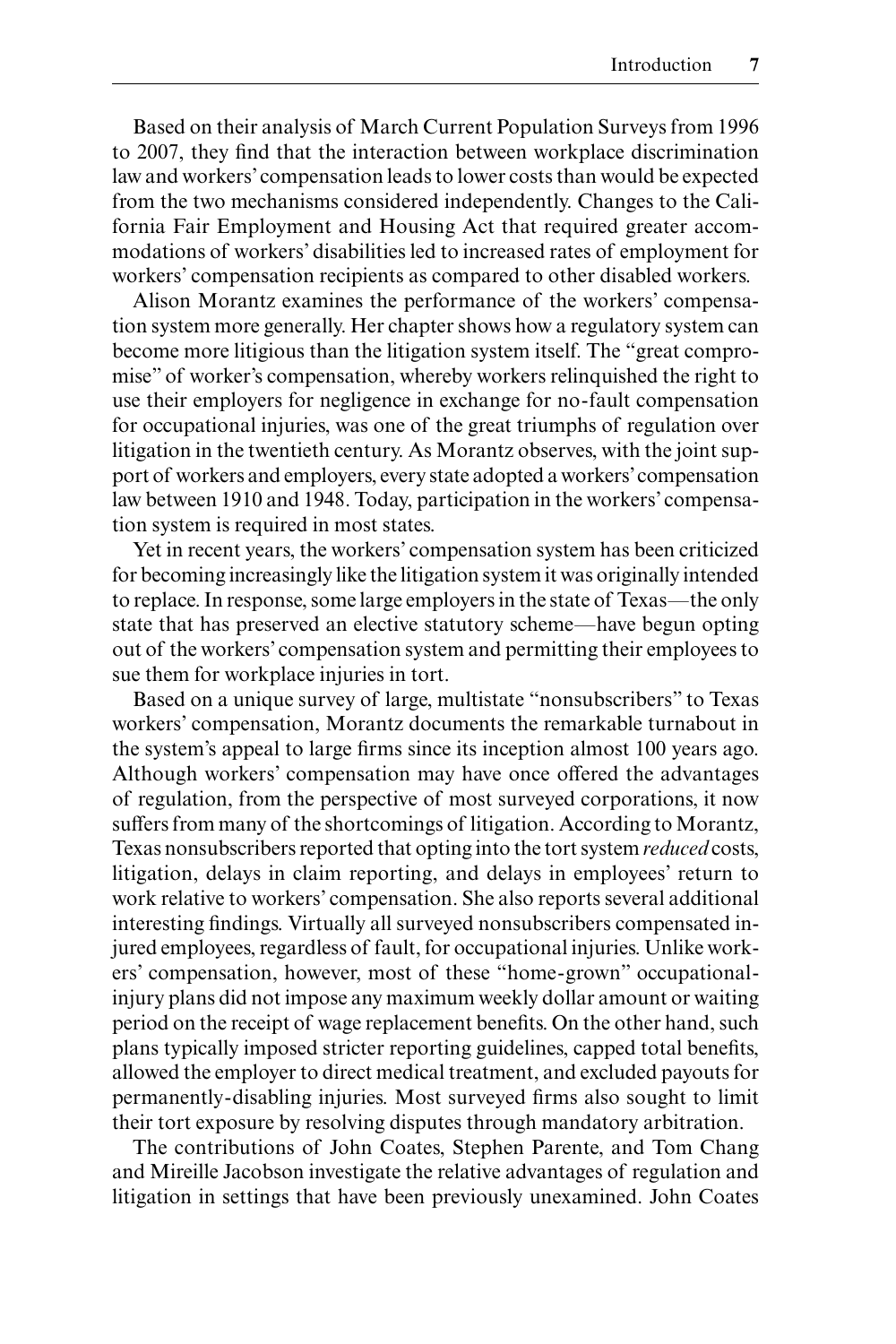compares the law governing mergers and acquisitions (M&A) in the United States and the United Kingdom. One dimension of M&A law is the treatment of "break fees"—payments that the target of a merger offer agrees to make to a prospective acquirer in the event the target is ultimately acquired by someone else. Break fees have two competing effects on shareholders' interests: although they may encourage prospective bidders to participate in an auction, they may also enable managers to favor bidders who will enrich the managers at shareholders' expense. Break fees are routinely restricted as part of the corporate law doctrines of the United States and the United Kingdom. In the United States, courts review break fees in ex post litigation, applying a general common-law standard of fiduciary duty; the United Kingdom caps such fees with a bright- line rule set by a regulatory body.

Based on his analysis of 2,579 bids for U.S. and UK corporations from 1989 to 2008, Coates finds that the break fees are statistically significantly lower in the United Kingdom than in the United States. In addition, he finds that the number of deals with competing bids is higher in the United Kingdom, and the number of completed bids is lower. Although he cautions against drawing any welfare conclusions, his results suggest that a regulatory approach to M&A has at least some gross (if not necessarily net) social benefits, in the form of stronger competition for targets conditional on an M&A bid, but may come at the cost of reduced M&A activity.

Steve Parente evaluates the performance of a new regulatory mechanism to detect prescription drug misuse. As he and many others have pointed out, prescription drug misuse generates large negative externalities. Most efforts at controlling misuse, however, are based on ex post approaches implemented by generalized law enforcement agencies. Parente proposes a medical- claims- based algorithm that compares a prospective drug purchaser's observable characteristics to those that have been historically associated with misuse. He finds that several commonly-observable characteristics are significant predictors of misuse. He concludes with a discussion of how point- of- service fraud detection and intervention systems used by banks and credit card vendors could be adapted to this setting.

Tom Chang and Mireille Jacobson examine the use of a cap-and-trade mechanism to regulate hospitals' provision of essential services. They study California's mandate that all general acute care hospitals retrofit or rebuild in order to maintain their structural soundness after an earthquake. They demonstrate that the mandate has important unintended consequences for the availability of hospital services and the provision of charity care. They propose an alternative regulatory mechanism: a system in which each California hospital would be required to provide a given number of earthquake- safe beds, but then be allowed to pay a neighboring hospital to satisfy their requirement. They show that this cap-and-trade system could achieve the goal of insuring a minimum number of operational hospital beds after an earthquake at a much lower cost than the existing mandate.